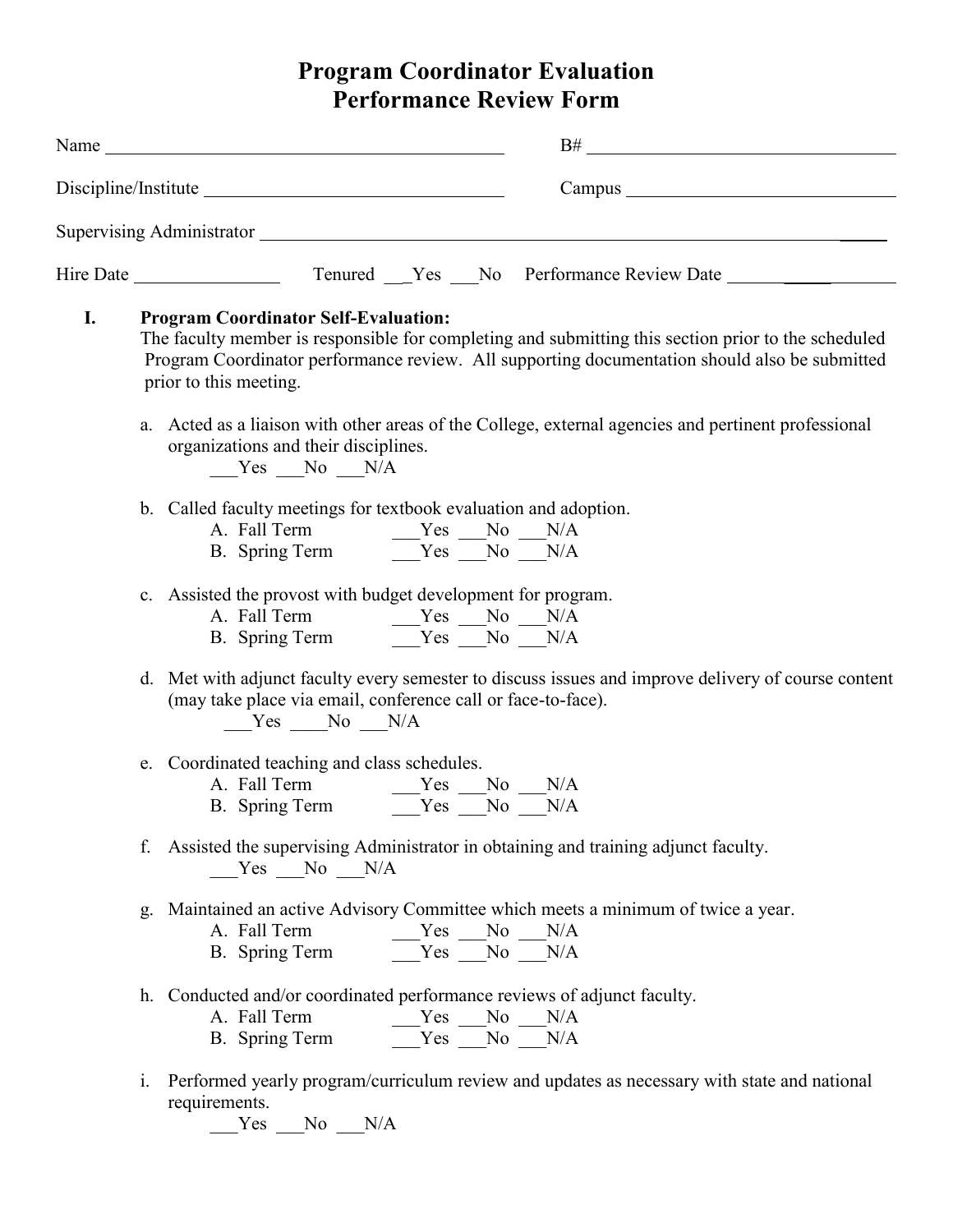- j. Submitted Annual Review Reports and scheduled site visits as needed for maintenance of programs (Health Sciences, Nursing, PSAV).  $Yes$  No  $N/A$
- k. Responded appropriately to student requests (such as course overrides, course overloads, Drop/Add, and academic appeals). Yes No N/A
- l. Participated in professional organizations (national, state, and/or local).  $Yes$  No  $N/A$
- m. Adhered to accreditation standards within the discipline.  $Yes$  No  $N/A$

**By completing this section, I affirm that I have met the primary and other responsibilities as contained in the faculty contract.**

**Faculty signature Print name Date**

- **II. The following section is to be completed by the Administrator prior to the evaluation meeting – The Program Coordinator:**
	- a. Was fair and equitable in the treatment of all members of the department. \_\_\_Yes \_\_\_No \_\_\_N/A
	- b. Evaluated adjunct faculty in a professional and equitable manner. Yes No N/A
	- c. Was fair and equitable in the treatment of students.  $Yes$  No  $N/A$
	- **d.** Reviewed and assessed all syllabi and course materials (including textbooks) prior to the second week of the semester.

 $Yes$  No  $N/A$ 

- **e.** Responded appropriately to faculty requests. Yes No N/A
- **f.** Assisted with adjunct faculty orientation as needed.  $Yes$  No  $N/A$
- **g.** Maintained good communication with the administration and the faculty.  $Yes$  No  $N/A$
- **h.** Was knowledgeable about the professional and academic aspects of the program.  $Yes$  No  $N/A$
- **i.** Was knowledgeable about accreditation issues related to program.  $Yes$  No  $N/A$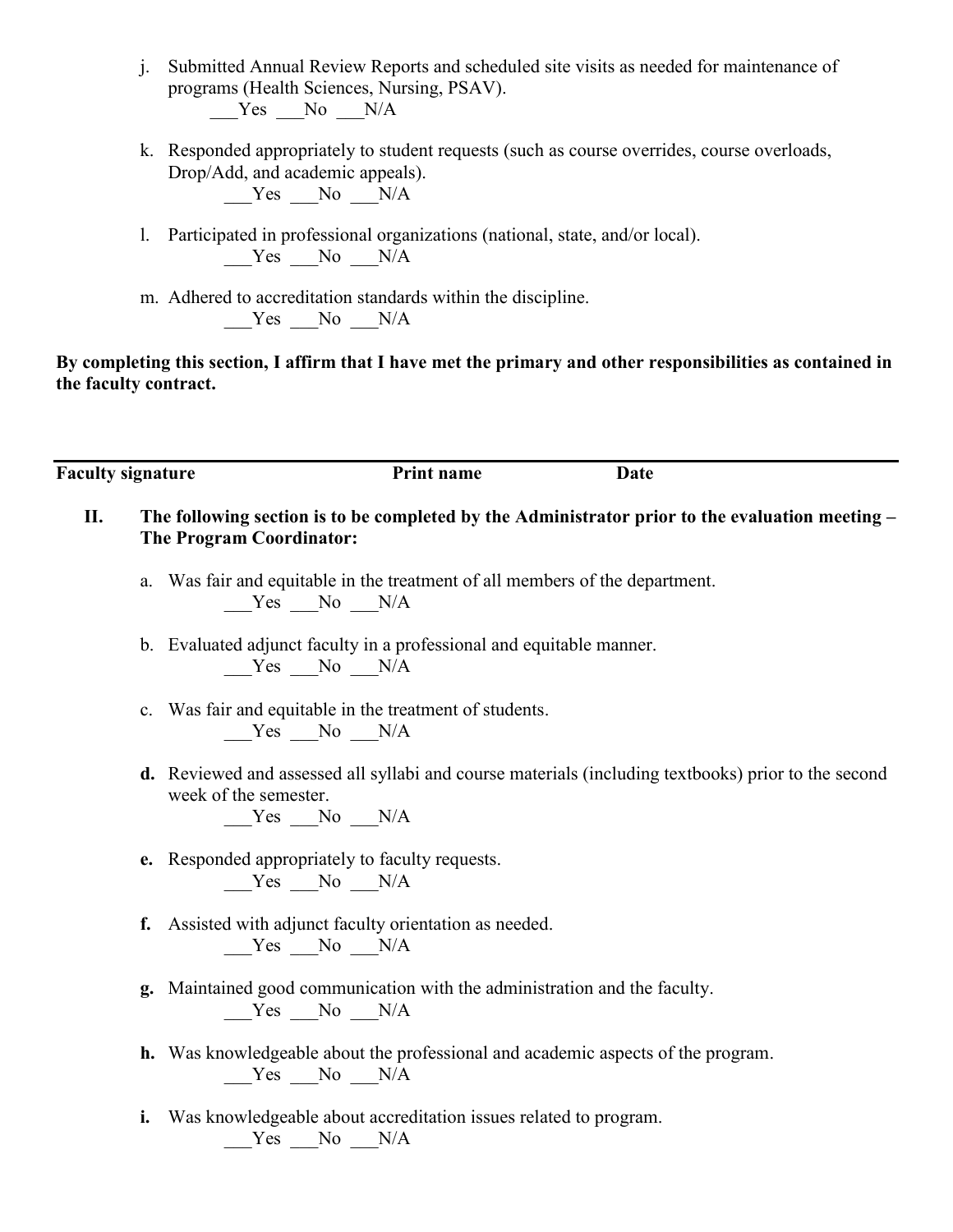- **j.** Represented and marketed program to potential students and external agencies.  $Yes$  No  $N/A$
- **k.** Participated in college-wide recruitment of faculty as needed.  $Yes$  No  $N/A$
- **l.** Participated in activities of clubs and organizations related to the program under their coordination.

 $Yes$  No  $N/A$ 

**Comments:** 

**III. Goals for the Upcoming Academic Year (to be filled out jointly by the Administrator and the Program Coordinator).** 

**Comments:**